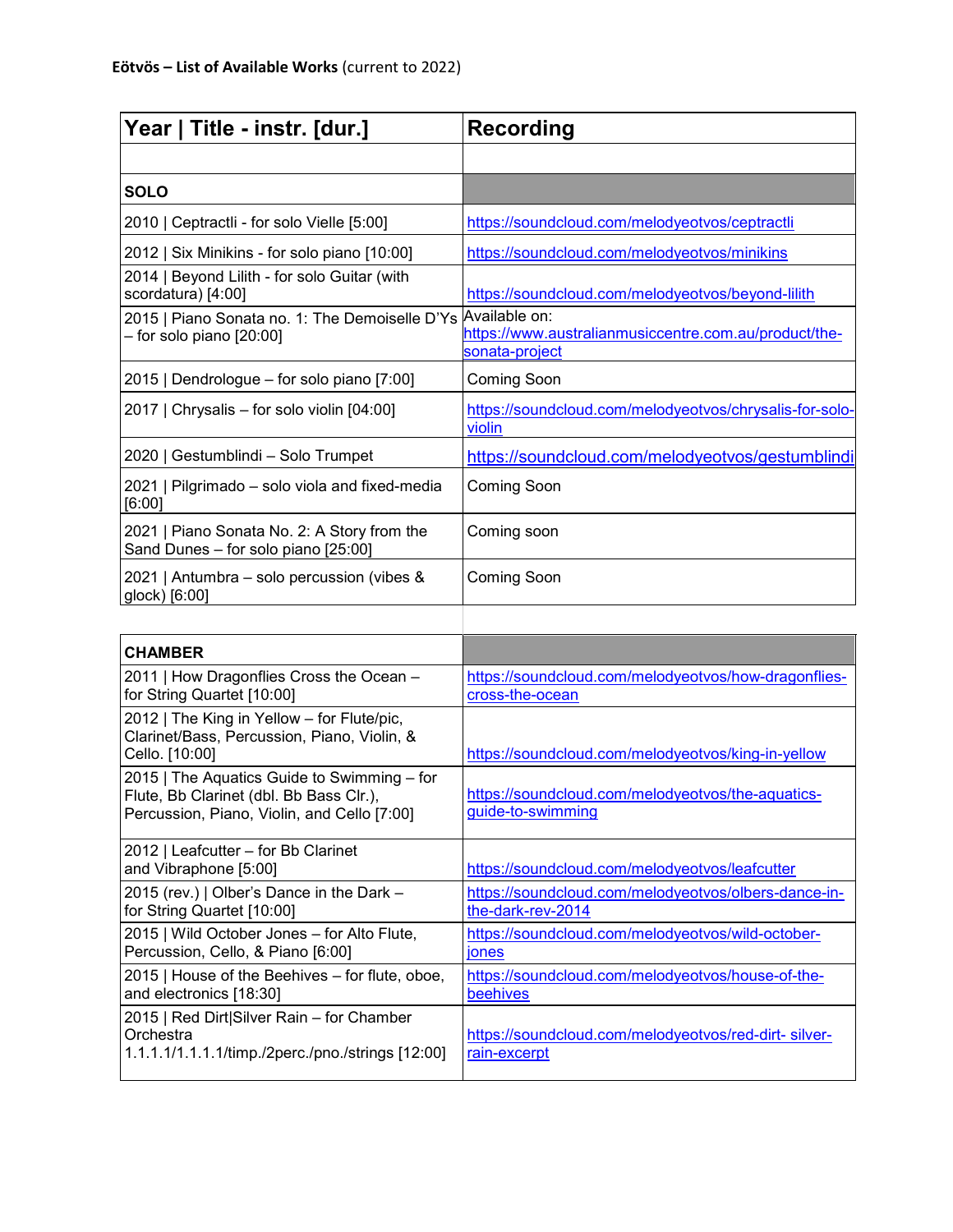| 2016   The Three Alcids - for Bb Clarinet<br>and Piano $[8:00]$                                                              | Available on: http://www.bluegriffin.com/shop-<br>online/rhapsodies-around-the-world-guy-yehuda-<br>deborah-moriarty |
|------------------------------------------------------------------------------------------------------------------------------|----------------------------------------------------------------------------------------------------------------------|
| 2016   Sericulture - for Piano Trio [8:00]                                                                                   | https://soundcloud.com/melodyeotvos/sericulture-for-<br>piano-trio                                                   |
| 2017   October in the Chair - for Flute, Oboe,<br>Harp, Viola, Violin, Cello [07:25]                                         | https://soundcloud.com/melodyeotyos/october-in-the-<br>chair                                                         |
| 2017   After the Zoöids - percussion quartet<br>[02:00]                                                                      | https://vimeo.com/194462155                                                                                          |
| 2017   Nabunum's Water - chamber orchestra,<br>fixed media, and video [13:00]                                                | https://soundcloud.com/melodyeotvos/nabunums-water-<br>selections                                                    |
| 2017   Tardigradus – Flute, Vibraphone (or rice<br>bowls), and electronics [6:00]                                            | Available on:<br>https://ensembleoffspring.bandcamp.com/album/offsprin<br>g-bites-2-2019                             |
| 2019   Street of the Four Winds – Flute, Oboe,<br>Violin, Viola, Cello, Contrabass [11:00]                                   | https://soundcloud.com/melodyeotyos/street-of-the-four-<br>winds                                                     |
| 2019   Lightform - Trumpet and Piano [6:00]                                                                                  | <b>Coming Soon</b>                                                                                                   |
| 2020   About the Ash Lad - Flute, Oboe, Violin,<br>Viola, Violoncello, Contrabass [11:00]                                    | https://soundcloud.com/melodyeotvos/about-the-<br>ash-lad                                                            |
| 2020   The Baron in the Trees - Double<br>Concertante for Flute, Oboe, Violin, Viola,<br>Violoncello, and Contrabass [20:00] | <b>Coming Soon</b>                                                                                                   |
| 2022   Gamma - Trumpet, Trombone, Electric<br>Guitar [6:00]                                                                  | <b>Coming Soon</b>                                                                                                   |

| <b>VOCAL</b>                                                                                        |                                                                         |
|-----------------------------------------------------------------------------------------------------|-------------------------------------------------------------------------|
| 2009   The Intoxicated Poet - for three<br>female vocalists and amplification (+ reverb)<br>[11:00] | https://soundcloud.com/melodyeotvos/the-intoxicated-<br>poet            |
| 2014   Wakeford Songs I: By Train - for<br>Mezzo- soprano and Piano [4:00]                          | https://soundcloud.com/melodyeotvos/wakeford-songs-<br><i>i-bytrain</i> |
| 2020   Meditations on Being - for SATB [3:00]                                                       | Coming soon                                                             |

| <b>IMIXED CHAMBER AND VOCAL</b>                                                                                |                                                                                                  |
|----------------------------------------------------------------------------------------------------------------|--------------------------------------------------------------------------------------------------|
| 2016   A Strange Manuscript found in a Copper<br>Cylinder - For SSAATB Choir and Percussion<br>Quartet [20:00] | https://soundcloud.com/melodyeotvos/a-strange-<br>manuscript-found-in-a-copper-cylinder-excerpts |
| 2022   Hope. Fear. Anything - Mezzo-Soprano<br>and String Quartet [25:00]                                      | Excerpt:<br>https://soundcloud.com/melodyeotvos/hope-fear-<br>anything-excerpt                   |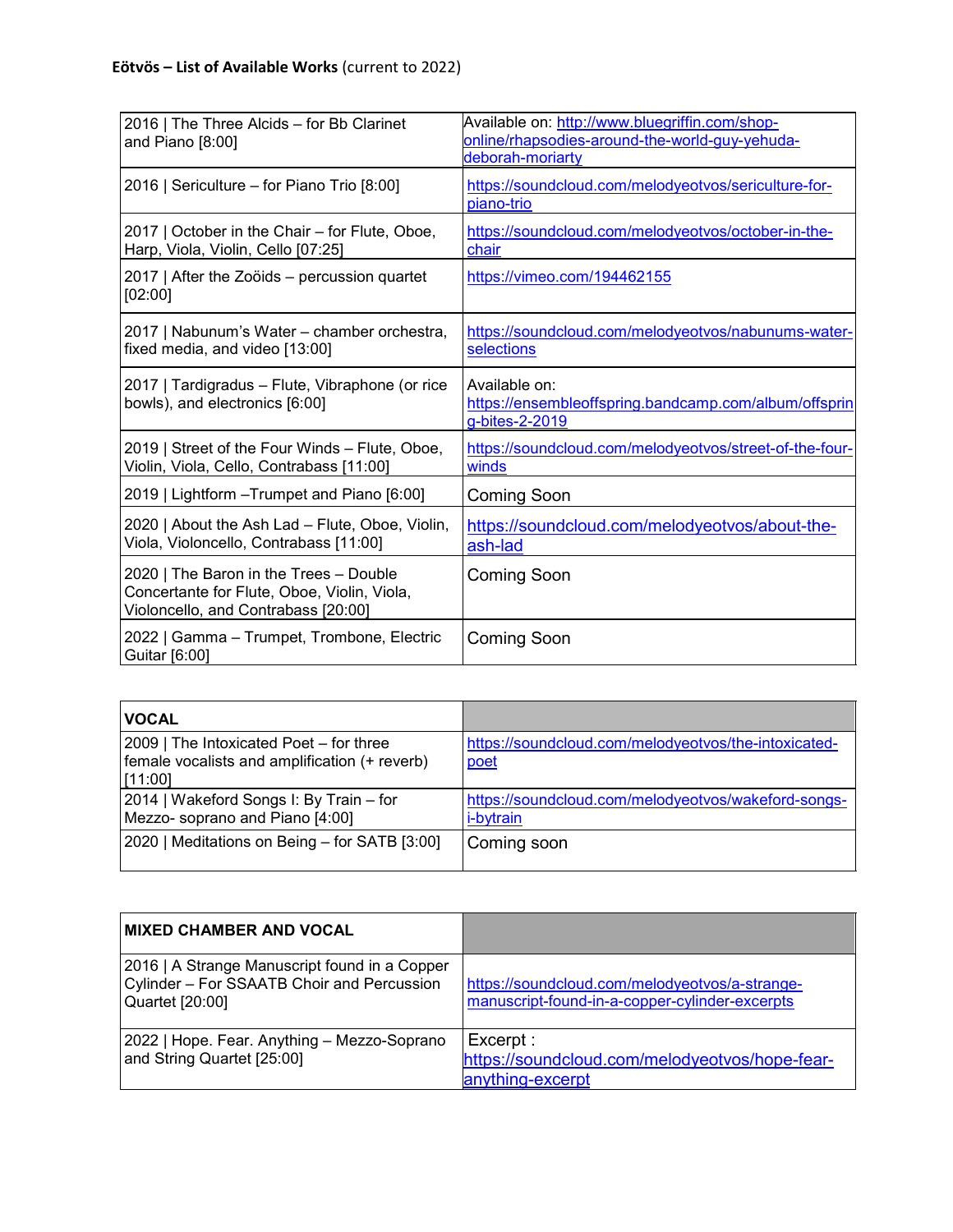| <b>ORCHESTRAL</b>                                                                |                                                                                                |
|----------------------------------------------------------------------------------|------------------------------------------------------------------------------------------------|
| 2007   Two Brave Apples in Winter - for<br>Wind Orchestra [6:00]                 | https://soundcloud.com/melodyeotvos/two-brave-<br>apples-in-winter                             |
| 2008   Attic Tragedy - for Symphony Orchestra<br>[7:00]                          | https://soundcloud.com/melodyeotvos/attictragedy                                               |
| 2009   Huygens' Principle - for Symphony<br>Orchestra [8:00]                     | https://soundcloud.com/melodyeotvos/huygens-principle                                          |
| 2013   Beetles, Dragons, and Dreamers - for                                      | https://soundcloud.com/melodyeotvos/beetles-<br>dragons-dreamers-movt-iii-the-inanimate-spider |
| Orchestra [10:00]                                                                | https://soundcloud.com/melodyeotvos/lilith- begone                                             |
| 2016   The Saqqara Bird - For<br>Symphony Orchestra (no harp or piano)<br>[9:00] | https://soundcloud.com/melodyeotvos/eotvos-saqqara-<br>bird-cabrillo-excerpt                   |
| 2018   Ruler of the Hive - for symphony<br>orchestra and Narrator [30:00]        | https://soundcloud.com/thefreakunleashed/melody-<br>eotvos-ruler-of-the-hive                   |
| 2019   Solar Wolvz - For Symphony<br>Orchestra [10:00]                           | https://soundcloud.com/user-35118075/solarwolvz-<br>movement-1                                 |
| 2020   Meraki - for String Orchestra<br>[6:30]                                   | https://soundcloud.com/melodyeotvos/meraki                                                     |
| 2020   The Deciding Machine - for<br>symphony orchestra [12:00]                  | Coming Soon                                                                                    |
| 2020   Gravity Hill - for symphony<br>orchestra [10:00]                          | Coming Soon                                                                                    |
| 2022   Hic Svnt Dracones - for<br>symphony orchestra [9:00]                      | Coming Soon                                                                                    |
| 2022   When it Hits the Ocean Below -<br>Organ and Orchestra [10:00]             | Coming Soon                                                                                    |
| 2022   Pyramidion - for symphony<br>orchestra [6:00] - not yet available         | Coming Soon                                                                                    |
| 2022   Sonarmilo - for Harp and<br>Orchestra [15:00] - not yet available         | <b>Coming Soon</b>                                                                             |

| <b>FIXED ELECTRONICS</b>                                                      |                                             |
|-------------------------------------------------------------------------------|---------------------------------------------|
| 2009   Die Hohle Höhle – for fixed electronics<br>$(quad)$ . [5:14]           | Available on request                        |
| 2010   Patoises I: Blue - for fixed electronics and  <br>video (quad). [9:03] | https://www.youtube.com/watch?v=uSsVfGlbYml |